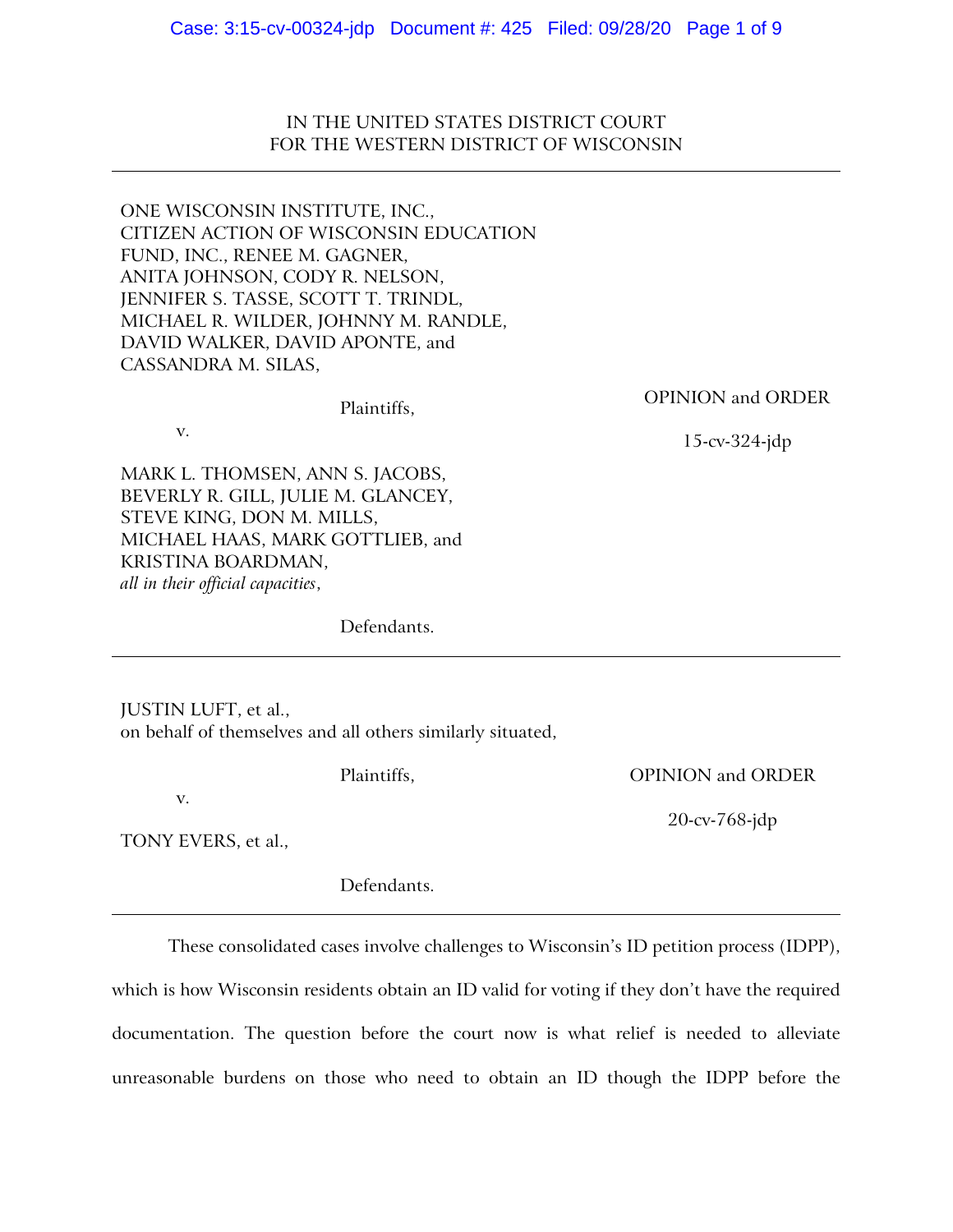## Case: 3:15-cv-00324-jdp Document #: 425 Filed: 09/28/20 Page 2 of 9

November 3 general election. The court will direct the Wisconsin Election Commission and the Department of Transportation to make modest changes to their policy on distributing new and replacement temporary IDs and to provide targeted outreach to potential voters who are most likely to need the IDPP. The court will defer decisions on more fundamental reforms to the IDPP until after the general election is certified.

### BACKGROUND

This court concluded in 2016 that the IDPP imposes unreasonable burdens on the right to vote, so the court directed defendants to implement certain reforms. *See One Wisconsin Inst., Inc. v. Thomsen,* 198 F. Supp. 3d 896, 963–64 (W.D. Wis. 2016). But because the 2016 presidential election was looming, the court stayed its order on long-term reforms and directed defendants to take interim measures to: (1) "allow anyone who enters the IDPP to get a receipt that will serve as a valid ID for the November 2016 election," Dkt. 255, at 2; and (2) inform the public about the IDPP, Dkt. 293 and Dkt.  $306<sup>1</sup>$  $306<sup>1</sup>$  $306<sup>1</sup>$ 

The case was then appealed, and the Court of Appeals for the Seventh Circuit issued its decision on June 29, 2020, for both *One Wisconsin* and *Luft*, a case from the Eastern District of Wisconsin. *See Luft v. Evers*, 963 F.3d 665 (7th Cir. 2020). The court of appeals didn't rule on the constitutionality of the IDPP because "[t]he district court acted on a record assembled years ago," and the state represented that it had made changes to the IDPP since 2016. *Id.* at 680. So the court of appeals directed this court to take a fresh look at the process to determine whether "every eligible voter can get a qualifying photo ID with reasonable effort." *Id*. at 679.

<span id="page-1-0"></span> $1$  Docket citations are to Case no. 15-cv-324-jdp.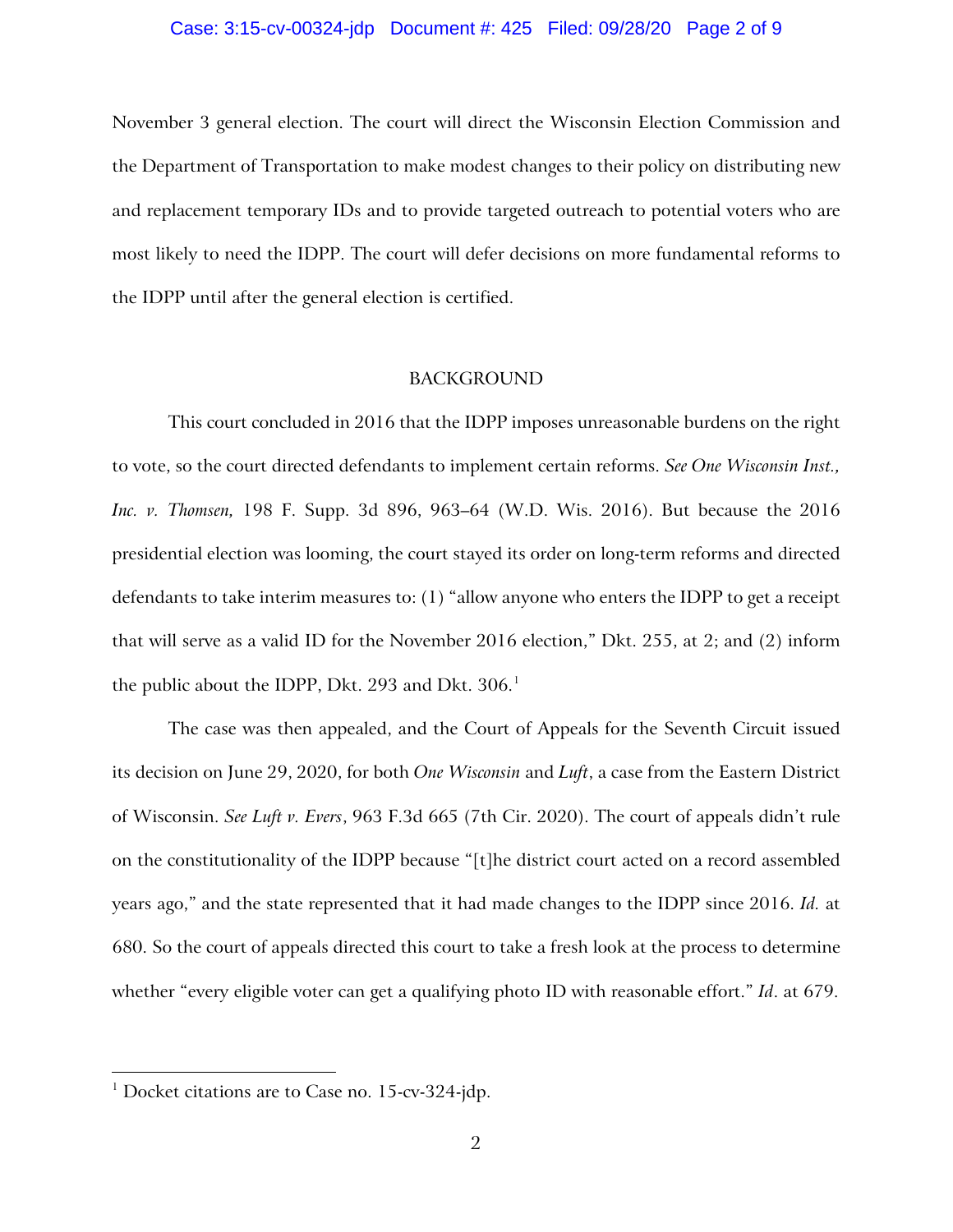## Case: 3:15-cv-00324-jdp Document #: 425 Filed: 09/28/20 Page 3 of 9

The court received the mandate from the court of appeals on July 29, 2020, *see*  Dkt. 339, and, after consolidating the cases, Dkt. 361, the court directed the parties to "file cross motions on any substantive issues to be decided before the election." Dkt. 364, at 2. Defendants moved for summary judgment, Dkt. 390, and plaintiffs in both *One Wisconsin* and *Luft* moved for a preliminary injunction, Dkt. 397 and Dkt. 398. The Wisconsin Legislature also moved for leave to file an amicus brief, Dkt. 411, and the court will grant that motion. The court held a hearing via videoconference on the parties' motions on September 25 and issued an oral ruling, denying defendants' motion for summary judgment, granting some preliminary relief to plaintiffs, denying other requests, and deferring other issues until after the election. This order will summarize the court's reasoning and conclusions.

## ANALYSIS

The court is in much the same position now as it was in 2016, except now there is even less time before the impending general election. As it did in 2016, the court will focus on the factors that might prevent qualified electors from casting their ballots in the upcoming election. This approach will provide relief where it's needed most without causing confusion by changing the rules for voters or poll workers.

#### **A. Defendants' motion for summary judgment**

The court begins with defendants' motion for summary judgment. Defendants' position is that they are entitled to summary judgment because eligible voters can obtain a votingcompliant ID by "mak[ing] a trip to the DMV and fill[ing] out simple application forms." Dkt. 399, at 10. This argument is referring to the receipts voters receive while their ID petitions are pending. Because those receipts can be used as a voter ID, defendants say that there is no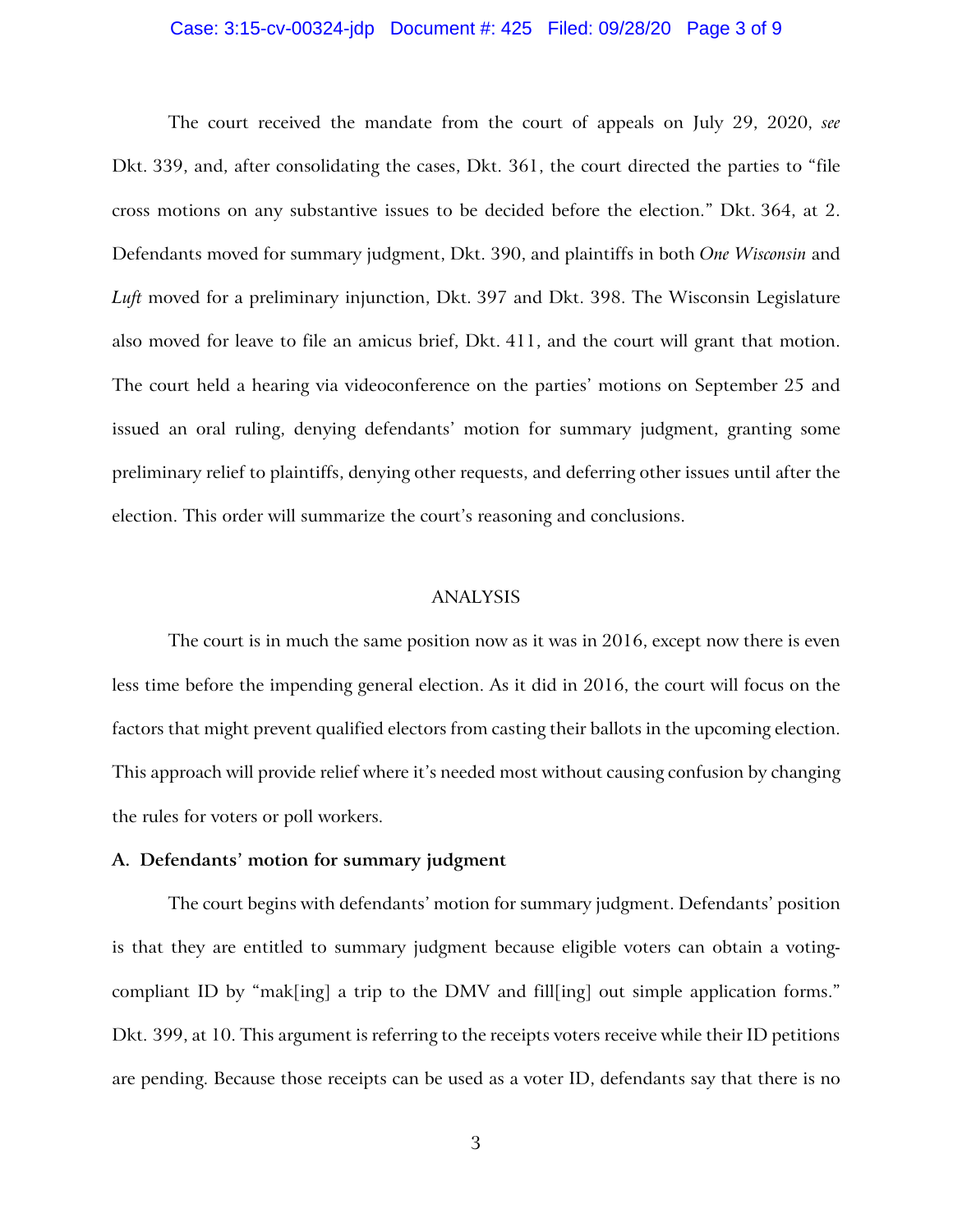## Case: 3:15-cv-00324-jdp Document #: 425 Filed: 09/28/20 Page 4 of 9

undue burden on the right to vote. The court considered and rejected this argument in 2016 because the receipts are temporary and petitioners must still convince the DMV to exercise its discretion to issue a long-term ID. *One Wisconsin Inst., Inc. v. Thomsen*, 198 F. Supp. 3d 896, 916 (W.D. Wis. 2016). "[Q]ualified electors are entitled to vote as a matter of constitutional right, not merely by the grace of the executive branch of the state government." *Id.*

Defendants point to nothing in *Luft* suggesting that the temporary receipts satisfy the state's constitutional duties. After all, the state was already using the receipts in 2016, so there would have been no reason to require further proceedings if the court of appeals believed that no more was required.

It is true that defendants have refined the process so that temporary receipts are now automatically renewed every 60 days until a petition is granted or denied. This alleviates some burden on petitioners, but plaintiffs point to examples of petitioners who continue to get "stuck" in the process for months or even years through no fault of their own while they wait for state officials to exercise their discretion. Defendants do not acknowledge that group of petitioners in their opening brief, even though those petitioners were the focus of the court's 2016 decision.

Plaintiffs lay the blame for the continued problems on the way the IDPP is implemented, most notably that the state fails to adhere to its own standard that a petition should be granted if it is "more likely than not" that the petitioner is eligible to vote. Instead, plaintiffs say, the state continues searching for more corroborating documentation, subjecting petitioners to unreasonable demands for information and leaving them in a state of limbo indefinitely, even after it becomes clear that petitioners are qualified.

4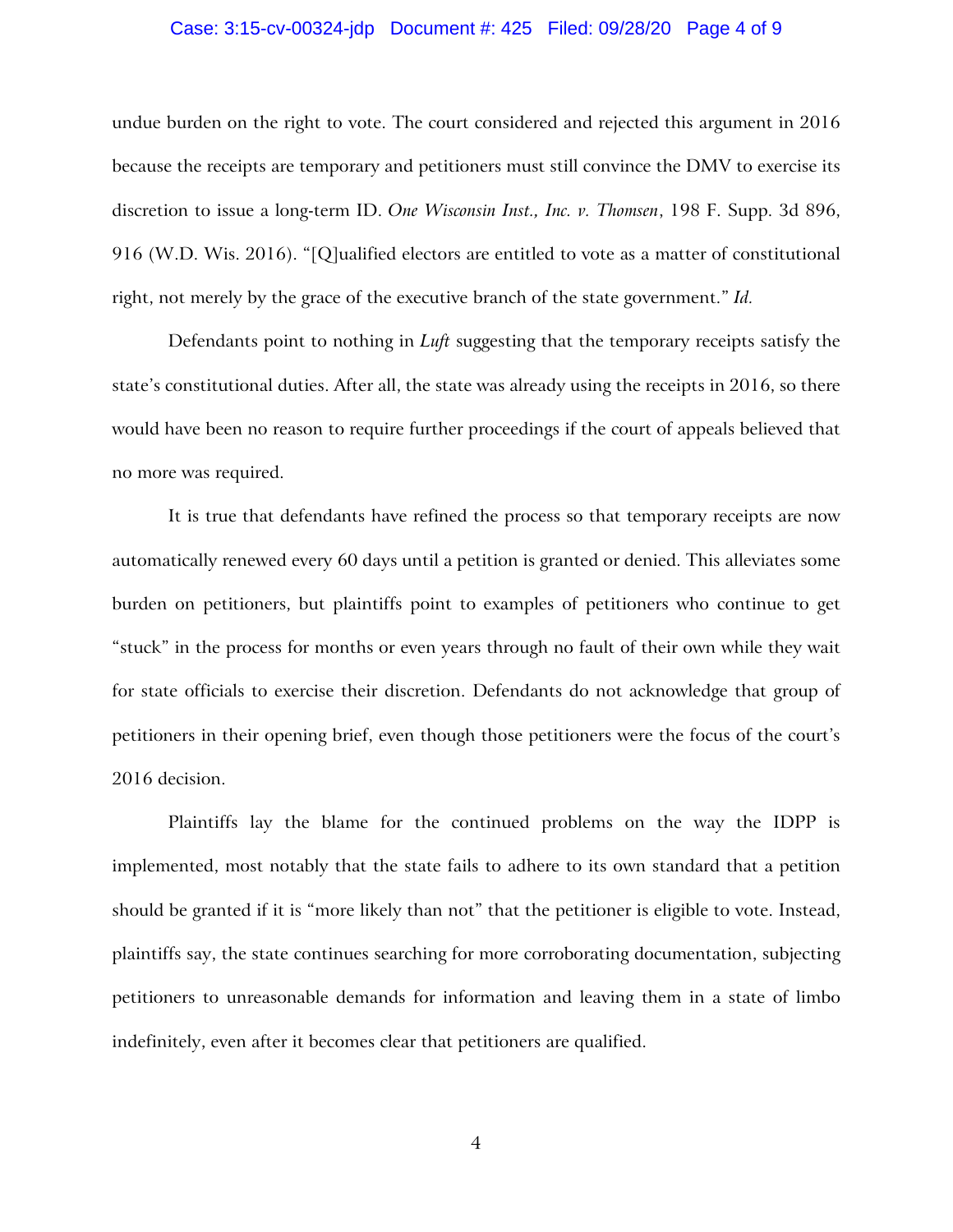The parties dispute the extent and causes of some petitioners' continued difficulties in obtaining a long-term ID. But the court is persuaded that the evidence cited by plaintiffs is sufficient to show that there are genuine issues of fact on the question whether qualified electors continue to face unreasonable burdens on their right to vote. *See* Fed. R. Civ. P. 56(a). So the court will deny defendants' motion for summary judgment.

## **B. Plaintiffs' motions for a preliminary injunction**

The ultimate question before the court is whether "every eligible voter can get a qualifying photo ID with reasonable effort." *Luft*, 963 F.3d at 679. To obtain a preliminary injunction, a plaintiff must show that:  $(1)$  it will suffer irreparable harm without the relief;  $(2)$ traditional legal remedies would be inadequate; and (3) it has some likelihood of prevailing on the merits of its claims. *Speech First, Inc. v. Killeen*, 968 F.3d 628, 637 (7th Cir. 2020). If a plaintiff makes such a showing, the court proceeds to a balancing analysis, where the court must weigh the harm the denial of the preliminary injunction would cause the plaintiff against the harm to the defendant if the court were to grant it. *Courthouse News Serv. v. Brown*, 908 F.3d 1063, 1068 (7th Cir. 2018). For the reasons given in the previous section, the court concludes that plaintiffs have shown some prospects of success on the merits. And, should any voter fail to receive a voting credential before the election, they would suffer irreparable harm by missing the chance to vote in the election.

Both sets of plaintiffs include a fulsome list of injunctions they want the court to issue. *See* Dkt. 403, at 79–85 and Dkt. 407, at 8–11. But most of their requests relate to permanent reforms that the court need not address now. Instead, the court will focus on two narrow issues: (1) removing unreasonable barriers to voting in the general election for those petitioners with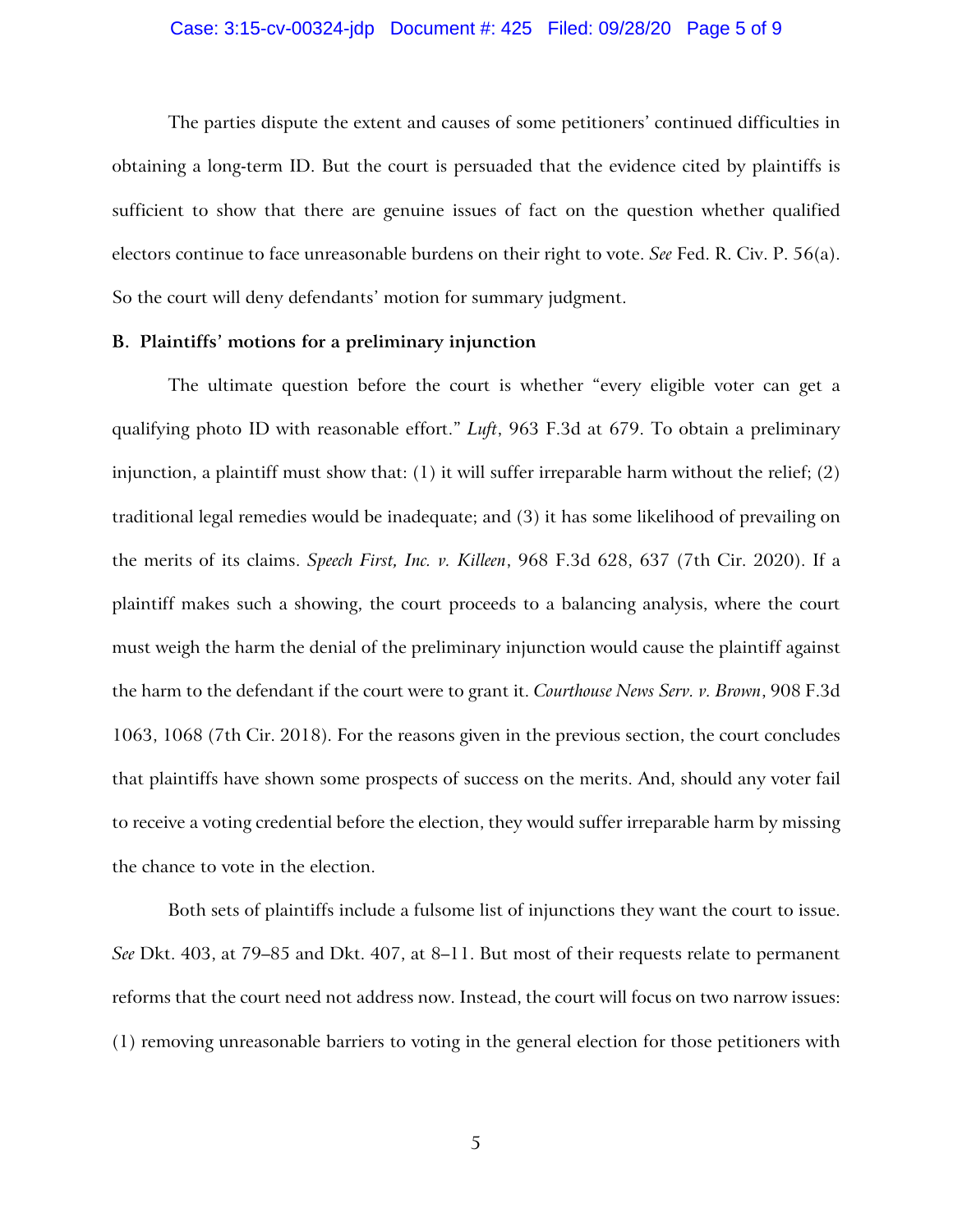# Case: 3:15-cv-00324-jdp Document #: 425 Filed: 09/28/20 Page 6 of 9

pending or new applications in the IDPP; (2) providing public education about the IDPP to those who need it most.

As for the first category, the court will order the following. For eligible voters who submit an IDPP application between October 19 and November 2, 2020, defendants must send the temporary receipt by overnight mail. For already-issued temporary receipts that expire between October 19 and November 2, 2020, defendants may use First Class or Priority Mail to send replacement receipts if they are placed in the mail by October 9. Otherwise, replacement receipts for those expiring between October 19 and November 2, 2020, must be sent by overnight mail.

As observed by the court in *Democratic Nat'l Comm. v. Bostelmann*, No. 20-cv-249-wmc, 2020 WL 5627186, at \*9 (W.D. Wis. Sept. 21, 2020), and acknowledged by Megan Wolfe (Administrator for the Wisconsin Elections Commission), the United States Postal Service is continuing to face challenges with timely delivery. The court's order, which represents only a modest change to defendants' current policies, is necessary to help minimize the risk that eligible voters will be left without a valid credential on election day. Defendants haven't identified any harm they will suffer from this requirement, so the public interest and the balance of harms favors this approach. *See* Dkt. 413 (Boardman Decl., ¶ 9) (acknowledging that "DMV could overnight mail IDPP receipts beginning October 19").

Plaintiffs seek more relief related to the temporary receipts, including individualized outreach to petitioners, allowing the use of expired receipts, and allowing voters without a receipt to use an affidavit instead. But plaintiffs haven't shown that such relief is narrowly tailored to alleviate unreasonable burdens on the right to vote, so the court declines to impose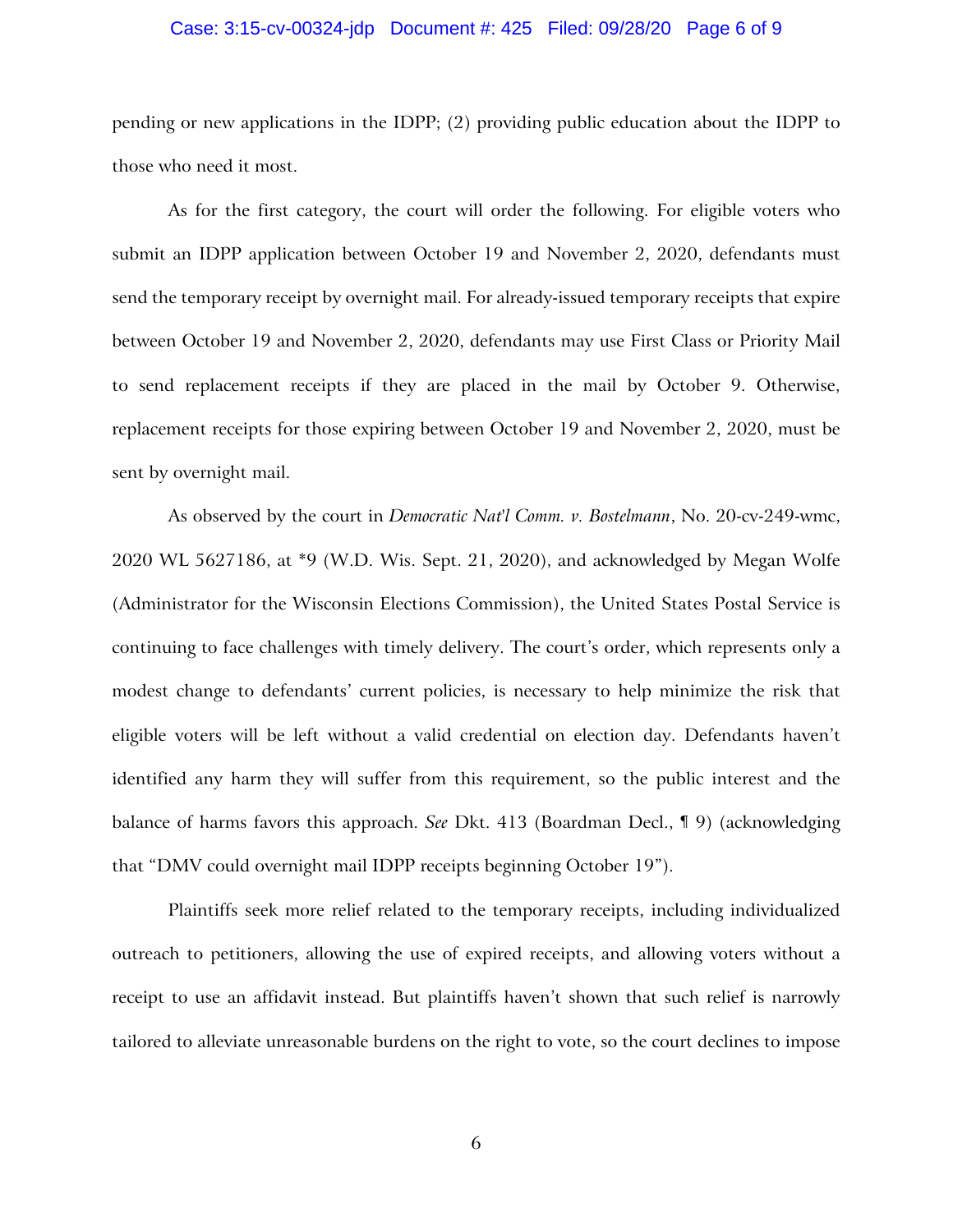# Case: 3:15-cv-00324-jdp Document #: 425 Filed: 09/28/20 Page 7 of 9

those additional requirements, some of which would requiring retraining of poll workers and could lead to confusion at the polls.

As for public education efforts, plaintiffs seek a wide variety of relief, including mailings to all Wisconsin residents who are eligible to vote but don't have an ID, expanded outreach, and changes to any publication, website, or mailing that mentions the voter ID requirement. The court is not persuaded that these measures are constitutionally required or that plaintiffs will be irreparably harmed without them.

Both this court and the court of appeals directed defendants to engage in certain public education efforts in 2016. But at the time, the IDPP was still relatively new, and its operation was in flux, as the state continued making changes. Plaintiffs presented persuasive evidence in 2016 that the state was providing inaccurate information about the IDPP and that even state employees responsible for providing information to the public about the IDPP were uninformed.

The IDPP has now been in place for several years, so the need for intensive public education is diminished. The court has reviewed Administrator Wolfe's declaration explaining the Commission's outreach efforts, Dkt. 402, and the court concludes that they are adequate for the most part. But plaintiffs have identified two discrete areas that require improvement.

First, plaintiffs have pointed out problems with outreach to underserved communities. For example, the Commission was still providing information on its website stating that homeless individuals needed a birth certificate in order to vote. *See* Dkt. 424. Defendants acknowledged the mistake during the September 25 hearing, explaining that the website has since been updated. But the misinformation is evidence that more outreach to the homeless is needed. Plaintiffs have agreed to provide a list of homeless service organizations and their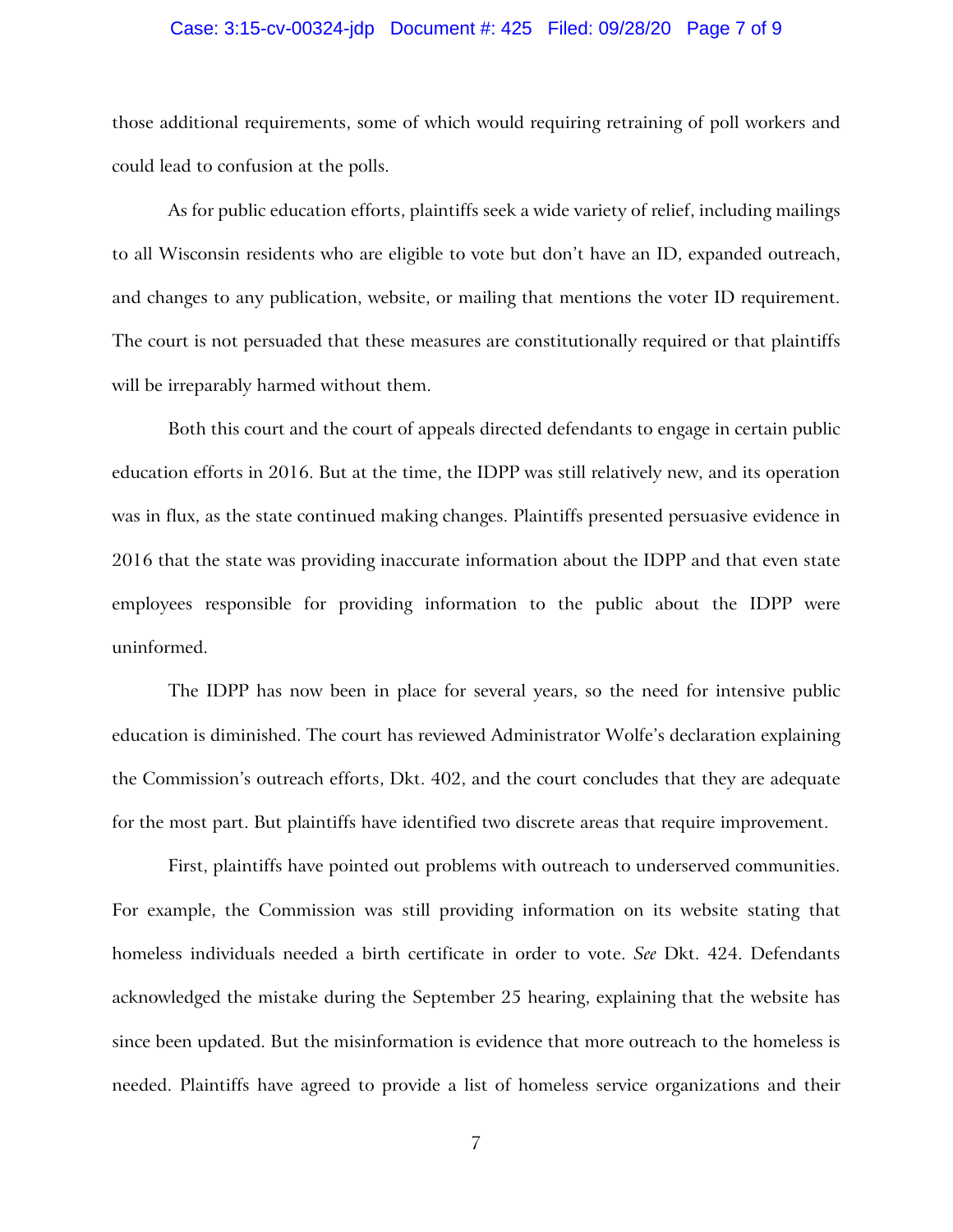## Case: 3:15-cv-00324-jdp Document #: 425 Filed: 09/28/20 Page 8 of 9

contact information to defendants and the court by Wednesday, October 30. If the court approves the list, defendants will send their digital "voter outreach toolkit" to the specified organizations. Defendants will also obtain from KW2 (a media consultant for the Commission) a list of minority media organizations, and the Commission will include those organizations on its press distribution list.

Second, plaintiffs pointed to a lack of information about IDPP available at polling places. For example, when voters submit a provisional ballot, they are not informed how to obtain an ID through the IDPP. Lack of a qualifying ID is one of the reasons that a voter may need to cast a provisional ballot, so the court is persuaded that information about the IDPP should be readily available at the polls. Administrator Wolfe acknowledged during the hearing that voters casting a provisional ballot could be given the already-prepared "palm card," a onepage information sheet that clearly and succinctly explains how a voter enters the IDPP and what the voter can expect after initiating the process. Wolfe also said that she could direct municipal clerks to post a copy of the palm card at polling places. The court will direct defendants to take both actions.

Although the election is near, the limited relief ordered by the court doesn't implicate the so-called *Purcell* principle, under which "lower federal courts should ordinarily not alter the election rules on the eve of an election." *Republican Nat'l Comm. v. Democratic Nat'l Comm*., 140 S. Ct. 1205, 1207 (2020) (citing *Purcell v. Gonzalez*, 549 U.S. 1 (2006)). The purpose of the *Purcell* principle is to avoid "judicially created confusion." *Id.* In this case, the court isn't altering any election rules; rather, the court's order is directed at ensuring that eligible voters know what the rules are and can exercise their established rights. Ensuring prompt receipt of voting